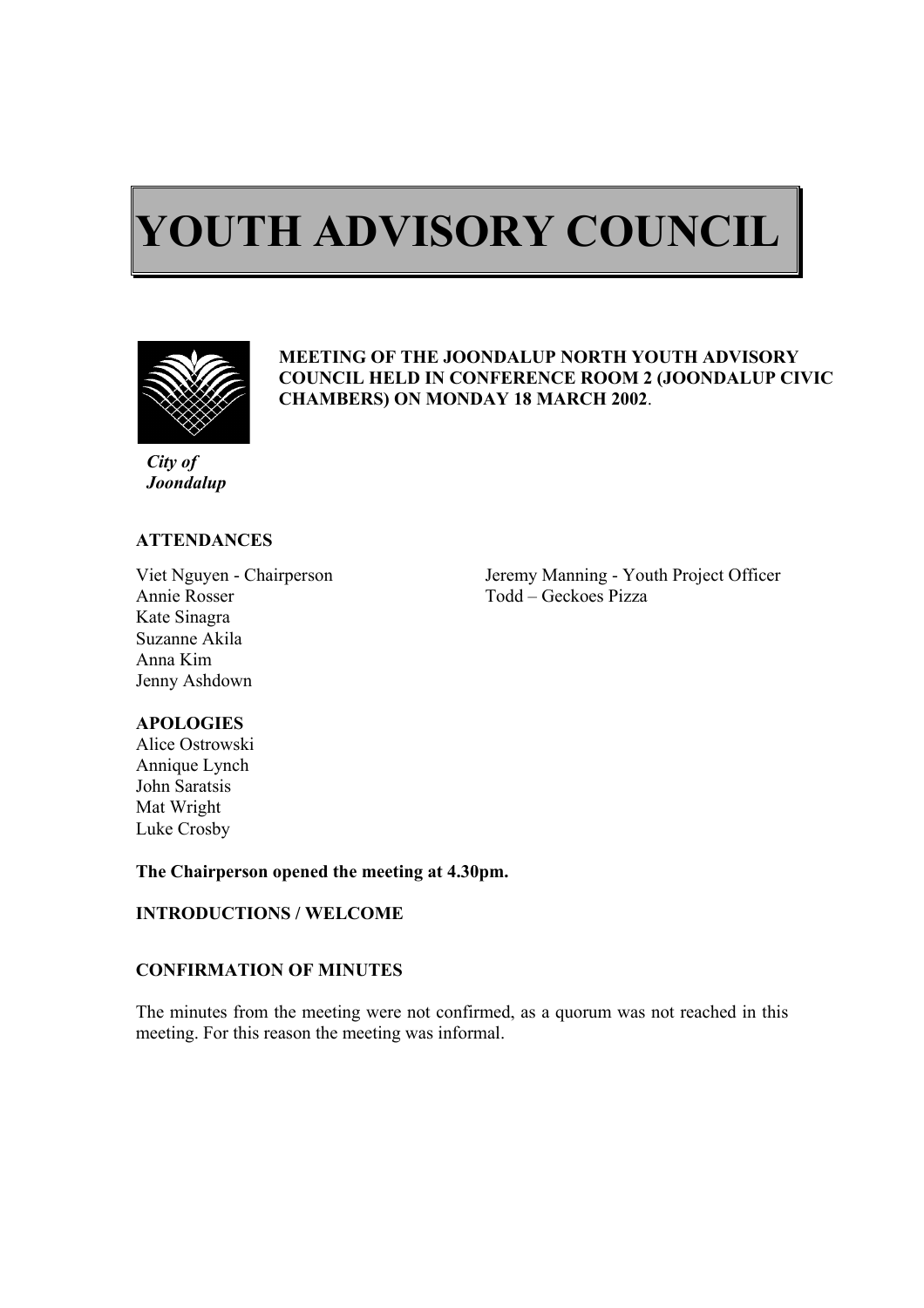# **MATTERS ARISING FROM PREVIOUS MINUTES**

# **1. Youth Cafe – Gecko's Pizza Bar**

Todd from Gecko's Pizza Bar attended the meeting. He expressed an interest in gearing his business to attract a youth market and sought advice from members of the Youth Advisory Council. Members discussed some options that could be explored to attract a stronger youth crowd to the venue including live performance, discounts, pizza making courses and improved / targeted promotion especially fro University students. Members expressed enthusiasm to work with Gecko's Pizza and agreed to develop "a plan" to be presented to the Pizza venue describing their intentions. This will occur as soon as possible.

*1) Members to meet and formulate a plan to draw more young people to Gecko's Pizza Bar in the near future.*

# **2. Dance Party**

Jeremy Manning reported that the name "Illumin8" had been chosen from the names provided by members and that a poster was being produced. These would be available in the near future. Members need to be ready to distribute these posters as soon as they become available. It was also suggested that notices in school newsletters and youth groups and sports associations would be helpful and that members approach teachers to discuss this as soon as possible.

Members were also informed that the venue for the event had been changed to the Lakeside Function Centre due to professional advice that a high sound quality could not be achieved in the Library Underground Carpark. Members agreed with the need for this change.

A meeting was suggested to occur prior to the event to discuss the decoration of the venue for the event.

## *ACTION*

- *1) The venue to changed to Lakeside Reception Centre.*
- *2) Members to prepare for distribution of posters and promotion of the event.*
- *3) Members to meet to discuss the decoration of the venue.*

# **3. Station Y and Festival Float**

Viet Nguyen reported that he was putting together a roster for preparation and attendance at the Station Y Youth tent. He outlined the program for the tent and asked members to volunteer their time to attend parts of the program. Kate Sinagra updated members on the progress of the Festival Float and the importance of attending the parade. Jeremy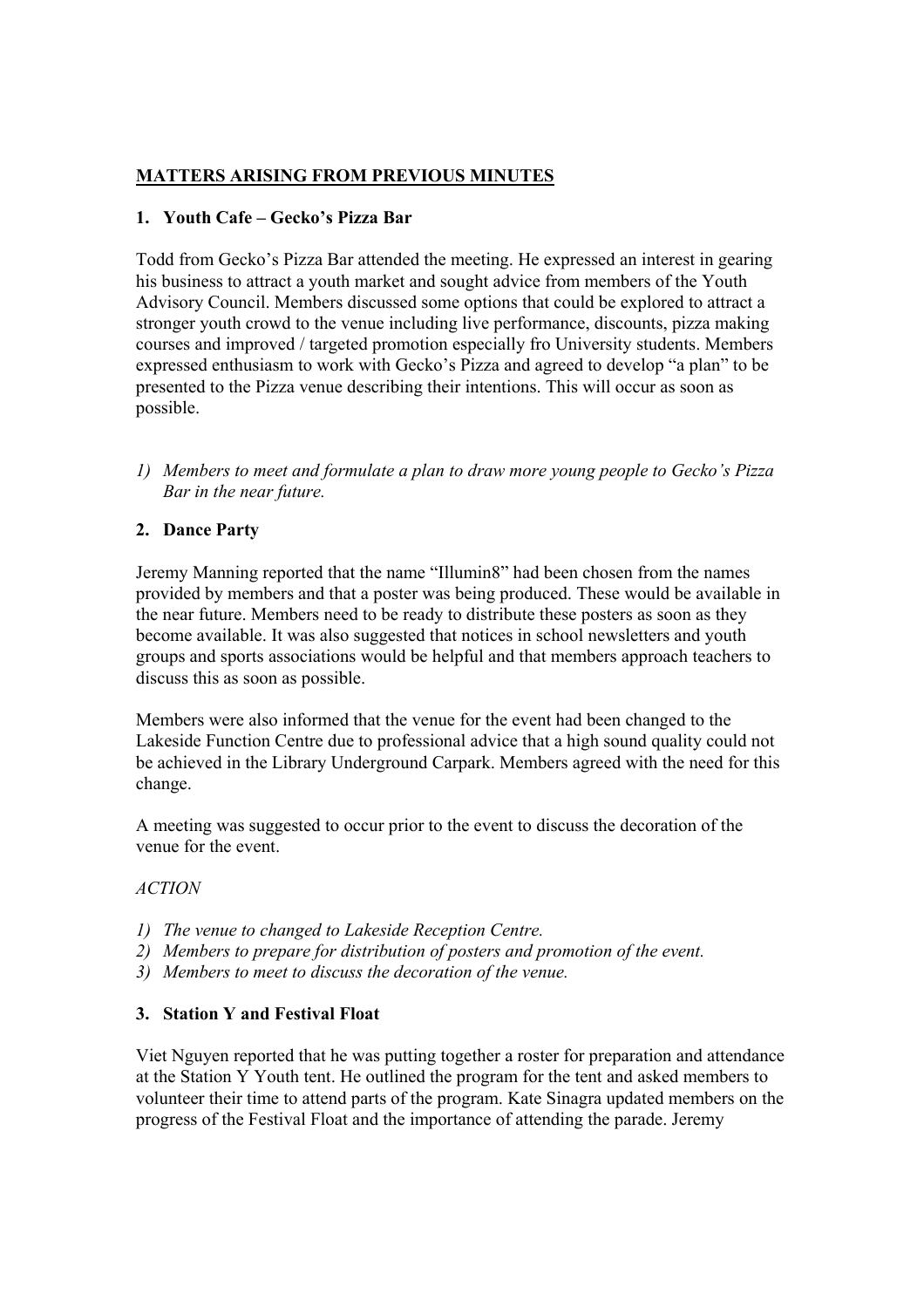Manning reported on the progress of the soundtrack and asked for volunteers to record the "quotes" at the completion of the meeting. Suzanne Akila, Viet Nguyen and Annie Rosser volunteered for this role.

# *ACTION*

*1) Members to approach Viet Nguyen to volunteer for components of the Station Y Youth Tent.* 

# **4. Youth Information Project – survey results**

The results of this survey have been collated and the draft report was distributed to members. Members were asked to consider the results of the survey and give thought to possible directions for the project. The importance of a timely response to this was highlighted.

Discussion followed about the progress of the website and the current position of the Youth Advisory Council newsletter.

# *ACTION*

*1) Members to consider possible directions for the Youth Information Project and report back at next meeting.*

# **5. Roadsafety Project Launch – feedback**

Jeremy Manning congratulated members for their efforts in the completion of the Road Safety project. Both the formal launch and the cinema launch had been well attended and successful. He distributed a letter from Grant Dorrington (Independent Chair of the Road Safety Council) that commended the quality of the video production and the efforts of members. The letter also requested extra copies of the video and an indication from the City of Joondalup that the Road Safety Council is able to promote the video on the City's behalf.

A response agreeing to this request and attaching two copies of the video had been written and was provided for members.

## *ACTION*

*No action required* 

# **STANDING ITEMS OF BUSINESS**

None

# **NEW BUSINESS**